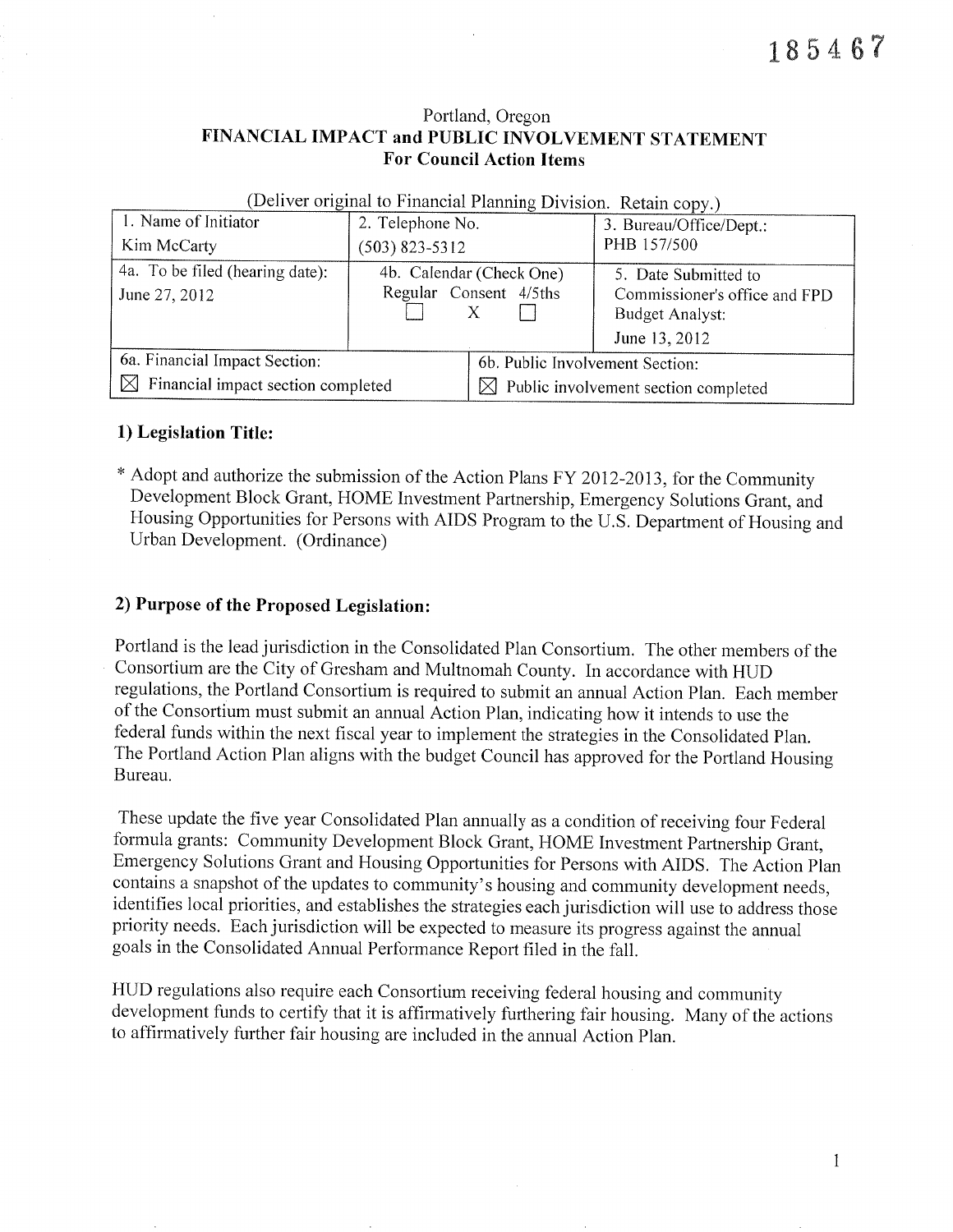### 3) Which area(s) of the city are affected by this Council item? (Check all that apply—areas are based on formal neighborhood coalition boundaries)?

City-wide/Regional Central Northeast

Central City

Northeast Southeast Northwest Southwest North

East

# **FINANCIAL IMPACT**

# 4) Revenue: Will this legislation generate or reduce current or future revenue coming to the City? If so, by how much? If so, please identify the source.

The City's receipt of federal housing and community development funds from HUD is conditioned on HUD's approval of the FY 2012-2013 Action Plan.

| Grant                                          | Amount       | <b>Entitlement Area</b>                                                                                                |
|------------------------------------------------|--------------|------------------------------------------------------------------------------------------------------------------------|
| Community Development Block Grant              | \$7,720,018  | City of Portland                                                                                                       |
| <b>HOME</b> Investment Partnership<br>Program  | \$2,893,635  | Portland HOME Consortium                                                                                               |
| <b>Emergency Solutions/Solutions Grant</b>     | \$971,609    | City of Portland                                                                                                       |
| Housing Opportunities for Persons<br>with AIDS | \$1,086,484  | City of Portland for EMSA (Clackamas,<br>Clark, Columbia, Multnomah,<br>Skamania, Washington, and Yamhill<br>Counties) |
| Total                                          | \$12,671,746 |                                                                                                                        |

### 5) Expense: What are the costs to the City as a result of this legislation? What is the source of funding for the expense?

Matching funds estimated to equal \$723,409, are required for the HOME program. The members of the HOME consortium will each contribute their pro rata share of match. Key sources of match are expected to include local Tax Increment funds; local General Funds; grant funds from the State Housing Trust Fund, value of below market financing using the Oregon Affordable Housing Tax Credit; value of donated property and donated labor; the value of property tax exemptions for low- and moderate-income home ownership properties developed in distressed neighborhoods; the value of property tax exemptions for low- and moderate-income rental housing owned by charitable non-profits and rented to income-qualified tenants; the value of property tax exemptions for low- and moderate-income housing developed under the New Multi-Unit Housing program; the value of building permit fee waivers and system development charge waivers; and the value of contributions from charitable and corporate sources. Dollarfor-dollar matching funds are required for the ESG program. The source of the \$971,609 match is expected to be General Fund allocated in the Portland Housing Bureau budget to Housing Access  $\&$  Stabilization programs benefitting people experiencing homelessness.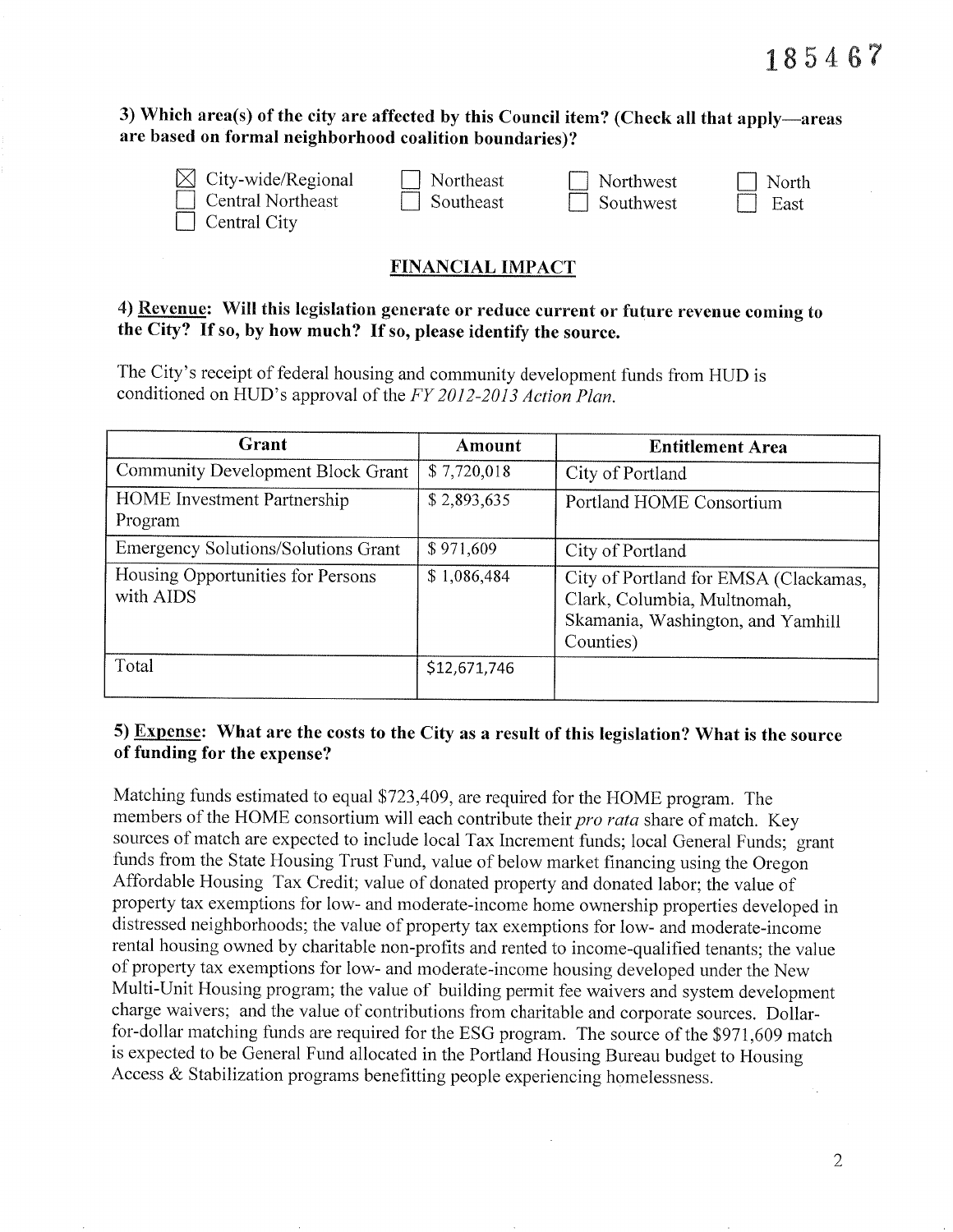### 6) Staffing Requirements:

- Will any positions be created, eliminated or re-classified in the current year as a result of this legislation? No
- Will positions be created or eliminated in *future years* as a result of this legislation?  $No$

# 7) Change in Appropriations  $N/A$

| Fund | Fund<br><b>Center</b> | Commitment  <br>ltem | <b>Functional</b><br>Area | Funded<br>Program | Grant   Sponsored  <br>Program | ' Amount |
|------|-----------------------|----------------------|---------------------------|-------------------|--------------------------------|----------|
|      |                       |                      |                           |                   |                                |          |

# **PUBLIC INVOLVEMENT**

# 8) Was public involvement included in the development of this Council item (e.g. ordinance, resolution, or report)? Please check the appropriate box below:

 $\boxtimes$  YES: Please proceed to Ouestion #9.

 $\Box$  NO: Please, explain why below; and proceed to Question #10.

# 9) If "YES," please answer the following questions:

# a) What impacts are anticipated in the community from this proposed Council item?

This year the City will contract more than \$12,671,746 million dollars in federal housing and community development funds to its community partners to implement strategies to preserve and develop affordable housing; provide housing access and stabilization services to people experiencing homelessness and others facing barriers to housing; provide homeownership education and counseling programs to low- and moderate-income households, including foreclosure prevention; address housing health and safety concerns; and expand access to economic opportunity for low-income people.

For specific impacts, please consult the Action Plan.

# b) Which community and business groups, under-represented groups, organizations, external government entities, and other interested parties were involved in this effort, and when and how were they involved?

As required by federal regulations, a Citizen Participation Plan (CPP) describing the overall framework for public involvement was adopted by the participating jurisdictions through the FY 2011-16 Consolidated Plan.

The Portland Housing Bureau followed the CPP for the Annual Action Plan FY 2012-13, as well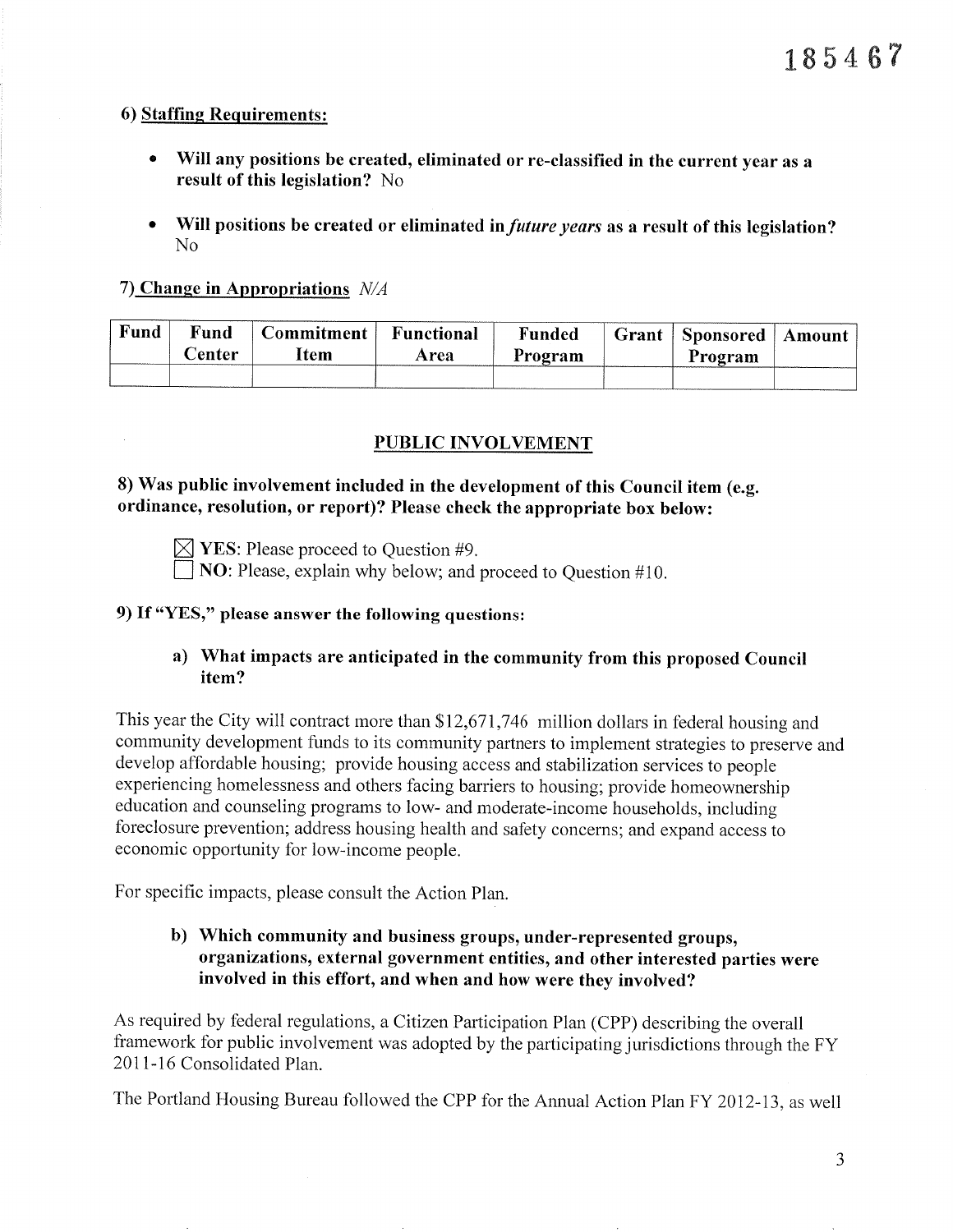as for the Analysis of Impediments to Fair Housing Choice.

- 1. Consolidated Plan 2011-2016 and Annual Action Plan FY 2012-13
	- The CPP provides for public involvement at prescribed stages in Action Plan development. This is the list of hearings that we held specifically on the FY 2012-13 Action Plans. Translation services were available to be provided when requested. All hearings locations were accessible to persons with disabilities. All documents were posted on the City's web site and review copies were placed at each branch of the Multnomah County Library. Comments were accepted by mail, e-mail, telephone, and in testimony delivered at the hearings. We also took notice of opinions expressed and information presented during other Portland Housing Bureau meetings during the same time period, e.g. during focus groups on the PHB Strategic Plan and Portland Fair Housing Action Plan.

| Date           | Event                                                                                                                                                                                                                                     |  |  |  |
|----------------|-------------------------------------------------------------------------------------------------------------------------------------------------------------------------------------------------------------------------------------------|--|--|--|
| April 5, 2012  | Multnomah County Hearing on FY 2012-2013 One Year Action Plan                                                                                                                                                                             |  |  |  |
| April 12, 201  | Public hearings on community needs for the One Year FY 2012-2013 Action<br>Plan                                                                                                                                                           |  |  |  |
| April 15, 2012 | First draft of the FY 2012-2013 Action Plan Priorities and Strategies released to<br>the public for 30-Day Comment Period. FY 2012-2013 Action Plans for the City<br>of Portland, Multnomah County and the City of Gresham also released. |  |  |  |
| April 18, 2012 | Public hearing for the FY 2012-2013 One Year Action Plan for the City of<br>Portland.                                                                                                                                                     |  |  |  |
| April 25, 2012 | County-wide public hearing on the Principles and Priorities to guide the Plan,<br>Federal Funding Oversight Committee presided.                                                                                                           |  |  |  |
| May 1, 2012    | City of Gresham Hearing on FY 2012-2013 One Year Action Plan                                                                                                                                                                              |  |  |  |
| May 10, 2012   | Multnomah County Hearing on FY 2012-2013 One Year Action Plan                                                                                                                                                                             |  |  |  |
| May-June 2012  | The City Councils of Portland and Gresham and the Multnomah County Board of<br>Commissioners will adopt the FY 2012-2013 Action Plans.                                                                                                    |  |  |  |

## THE PUBLIC PROCESS FOR THIS PLANNING CYCLE

The Consortium staff worked to ensure that Gresham and Multnomah County was informed of the meetings and opportunities to comment. One of the hearings was co-sponsored by the Coalition to End Homelessness. Invitations were extended to a list of organizations that provide housing and/or services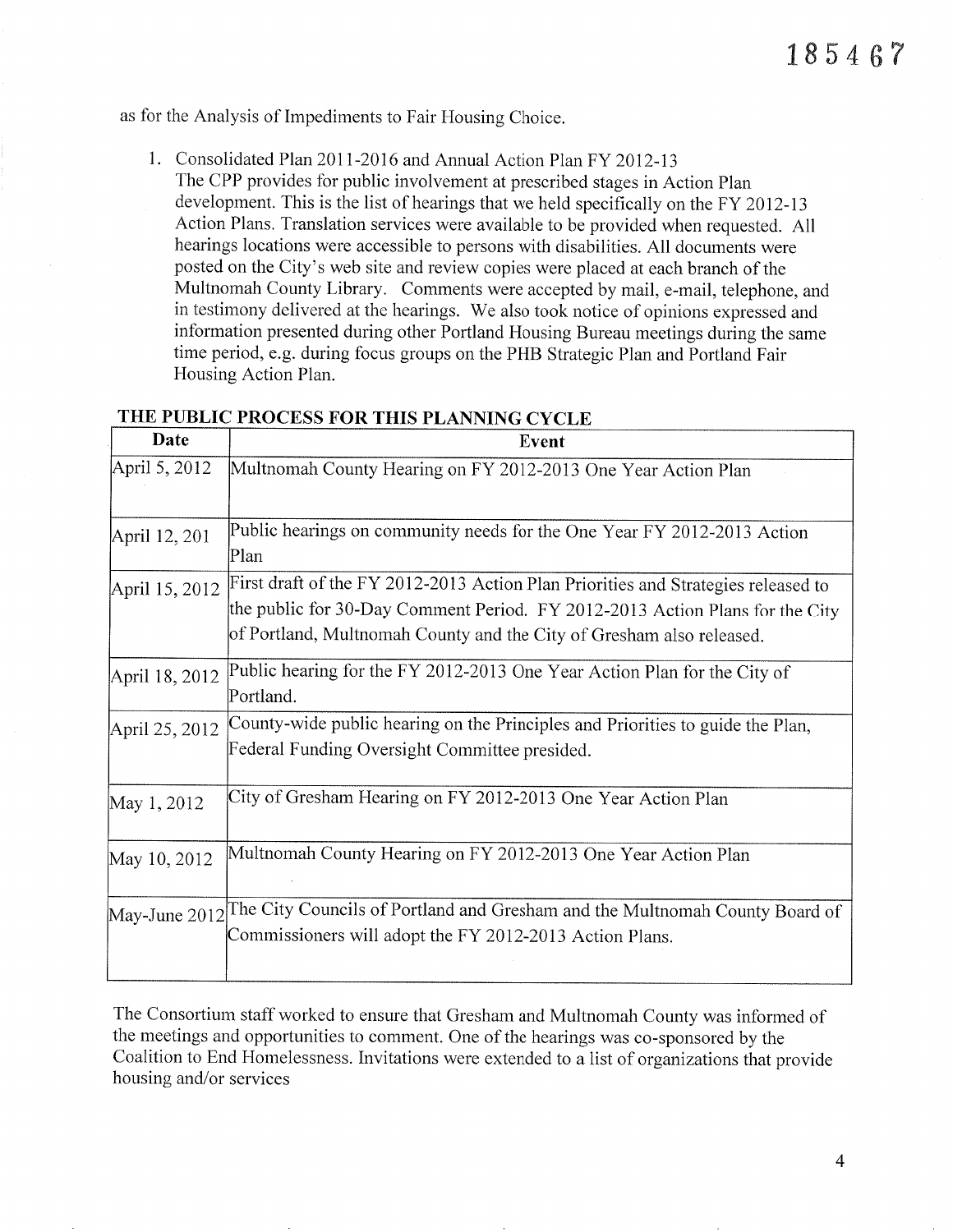#### Groups consulted:

The City provided notice through a broad range of channels, including the ONI list serve, the PHAC notification lists, the list of agencies that have contracted in the past with, 211 newslettersNotices were also posted on PHB's website and in the Daily Journal of Commerce...

Generally speaking, as provided in the CPP, the Consortium consulted with other public and private agencies that provide assisted housing, health services and social services (including those focusing on services to children, elderly persons, persons with disabilities, persons with HIV/AIDS and their families, and homeless persons). The agencies included those providing culturally-specific services, such as Hacienda CDC, the NAYA Youth & Family Center, the Portland Community Reinvestment Initiative, the Urban League, Latino Network, the Center for Intercultural Organizing, and IRCO. These consultations occurred in the course of regularlyoccurring meetings of the Portland Housing Advisory Commission, the Fair Housing Advocacy Committee and the Coordinating Committee of the local Ten Year Plan to End Homelessness. Consultation occurred with both housing and service providers, the Housing Authority, homeless persons, people with disabilities, and organizations that provide services to homeless families. people with alcohol or drug addictions, people with developmental disabilities, HIV affected families, the elderly, homeless adults, children and families, and people with mental illness. Some additional testimony was made at the public hearings.

The Consortium consulted with state and local health agencies regarding lead paint issues. The Consortium consulted with the business community. The Consortium also consulted with Home Forward (previously the Housing Authority of Portland), and Metro, the regional planning agency. The Consortium has also consulted with neighboring counties about its plans in a variety of forums, including the Regional Housing Managers Work Group, and the planning around the Sustainable Communities Initiative.

Advisory boards were also consulted in the preparation of the Plan. Portland Housing Advisory Commission, a volunteer advisory Commission appointed by Portland City Council. The PHAC was consulted with respect to the priorities, the strategies, and the annual Action Plan. Commissioner Fish appointed two PHAC members to the Federal Funding Oversight Committee. The FFOC held a public hearing on the Consortium Priorities, and the Continuum of Care.

#### c) How did public involvement shape the outcome of this Council item?

The public involvement process showed a need to coordinate the Consolidated Plan process with the budget and other program decisions. Testimony at public hearings reaffirmed findings during the Consolidated Plan, i.e. the need to have actions that address the impact of the recession on low income households, the strong demand for short term rent assistance, and the need to increase the number of units of affordable rental housing in the City. The need to identify and address disparities between white households and households of color was also a constant refrain at the hearings and other public forums. These needs, in turn, influenced the set of investment priorities that guided PHB's budget decisions.